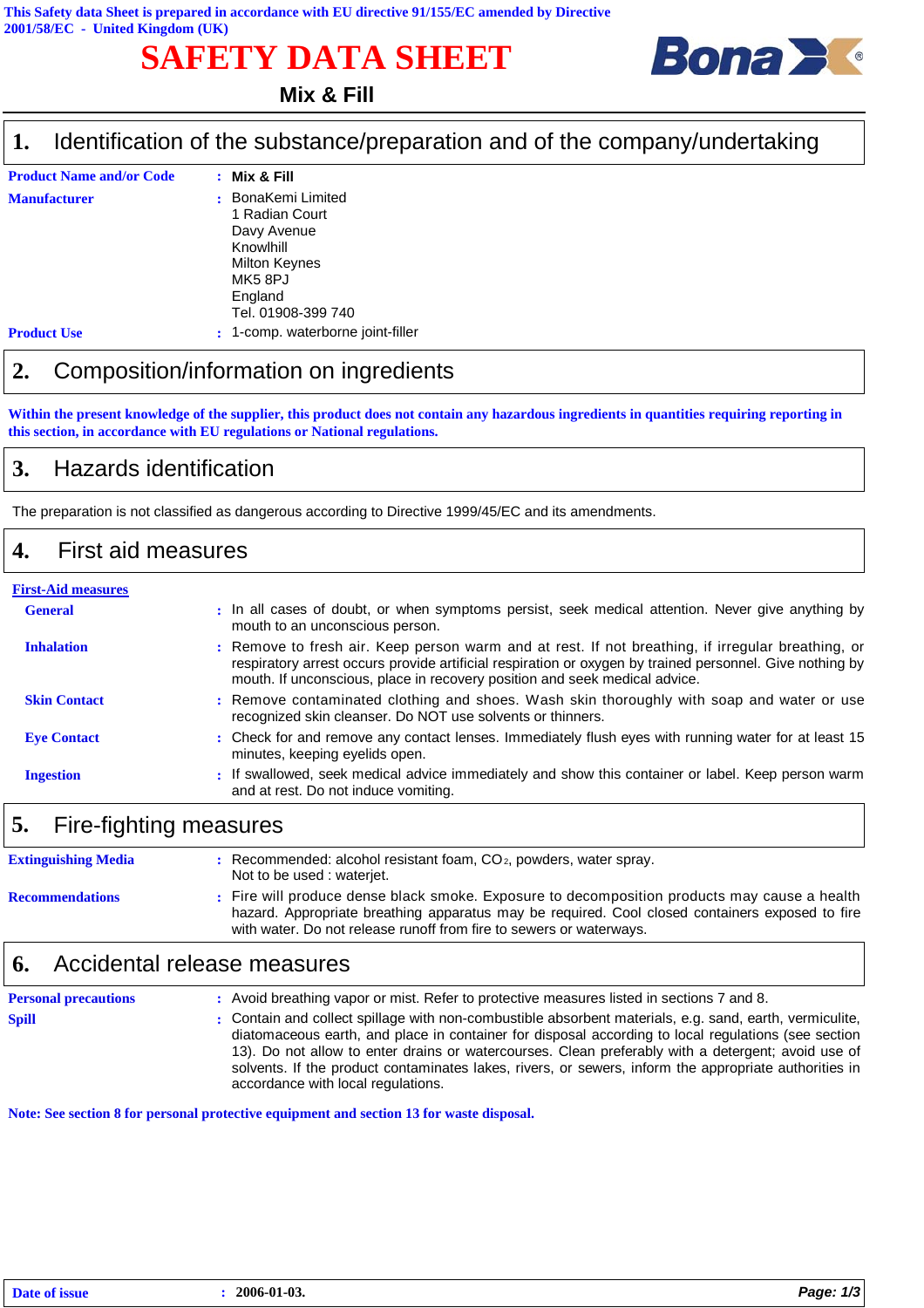#### Handling and storage **7.**

| <b>Handling</b> | : Keep container tightly closed.                                                                                                                                                                                                                                                                                                                                    |
|-----------------|---------------------------------------------------------------------------------------------------------------------------------------------------------------------------------------------------------------------------------------------------------------------------------------------------------------------------------------------------------------------|
|                 | Avoid contact with skin and eyes. Avoid inhalation of vapors and spray mist.                                                                                                                                                                                                                                                                                        |
|                 | Eating, drinking and smoking should be prohibited in area where this material is handled, stored and<br>processed. Workers should wash hands and face before eating, drinking and smoking.                                                                                                                                                                          |
|                 | Put on appropriate personal protective equipment (see Section 8).                                                                                                                                                                                                                                                                                                   |
|                 | Never use pressure to empty: container is not a pressure vessel. Always keep in containers made<br>from the same material as the original one.                                                                                                                                                                                                                      |
|                 | Comply with the health and safety at work laws.                                                                                                                                                                                                                                                                                                                     |
| <b>Storage</b>  | : Store in accordance with local regulations. Must be stored in a dry location. Keep container in a<br>well-ventilated place. Keep away from: OXIDIZING AGENTS, strong alkalis, strong acids.<br>No smoking. Prevent unauthorized access. Containers that are opened must be carefully resealed<br>and kept upright to prevent leakage.<br>Do not empty into drains |
|                 |                                                                                                                                                                                                                                                                                                                                                                     |

#### **8.** Exposure controls/personal protection

| <b>Engineering measures</b>           |   | Provide adequate ventilation. Where reasonably practicable, this should be achieved by the use of<br>local exhaust ventilation and good general extraction. |
|---------------------------------------|---|-------------------------------------------------------------------------------------------------------------------------------------------------------------|
| <b>Occupational Exposure Limits</b>   | ÷ | Not available.                                                                                                                                              |
| <b>Personal protective equipment</b>  |   |                                                                                                                                                             |
| <b>Respiratory system</b>             |   | : Not applicable.                                                                                                                                           |
| <b>Skin and body</b>                  |   | : Not applicable.                                                                                                                                           |
| <b>Hands</b>                          |   | : For prolonged or repeated handling, use gloves: nitrile.                                                                                                  |
|                                       |   | Barrier creams may help to protect the exposed areas of the skin, but should not be applied once<br>exposure has occurred.                                  |
| <b>Eyes</b>                           |   | : Use safety eyewear designed to protect against splash of liquids.                                                                                         |
| <b>Environmental exposure control</b> |   |                                                                                                                                                             |

Do not allow to enter drains or watercourses.

## **9.** Physical and chemical properties

| <b>Physical state</b>   |   | $:$ Liquid.                         |
|-------------------------|---|-------------------------------------|
| <b>Odor</b>             |   | : Not available.                    |
| <b>Color</b>            | ÷ | White.                              |
| <b>Flash point</b>      |   | : Not available.                    |
| рH                      |   | $\div$ 6.8 [Neutral.]               |
| <b>Specific gravity</b> |   | $: 1.02$ (Water = 1)                |
| <b>Solubility</b>       |   | : Soluble in cold water, hot water. |
|                         |   |                                     |

### 10. Stability and reactivity

Stable under recommended storage and handling conditions (see section 7).

Hazardous decomposition products: carbon monoxide, carbon dioxide, smoke, oxides of nitrogen.

Keep away from the following materials to prevent strong exothermic reactions: OXIDIZING AGENTS, strong alkalis, strong acids.

### **11.** Toxicological information

There is no data available on the preparation itself. The preparation has been assessed following the conventional method of the Dangerous Preparations Directive 1999/45/EC and is classified for eco-toxicological properties accordingly. See Sections 2 and 15 for details.

Repeated or prolonged contact with the preparation may cause removal of natural fat from the skin, resulting in non-allergic contact dermatitis and absorption through the skin. If splashed in the eyes, the liquid may cause irritation and reversible damage.